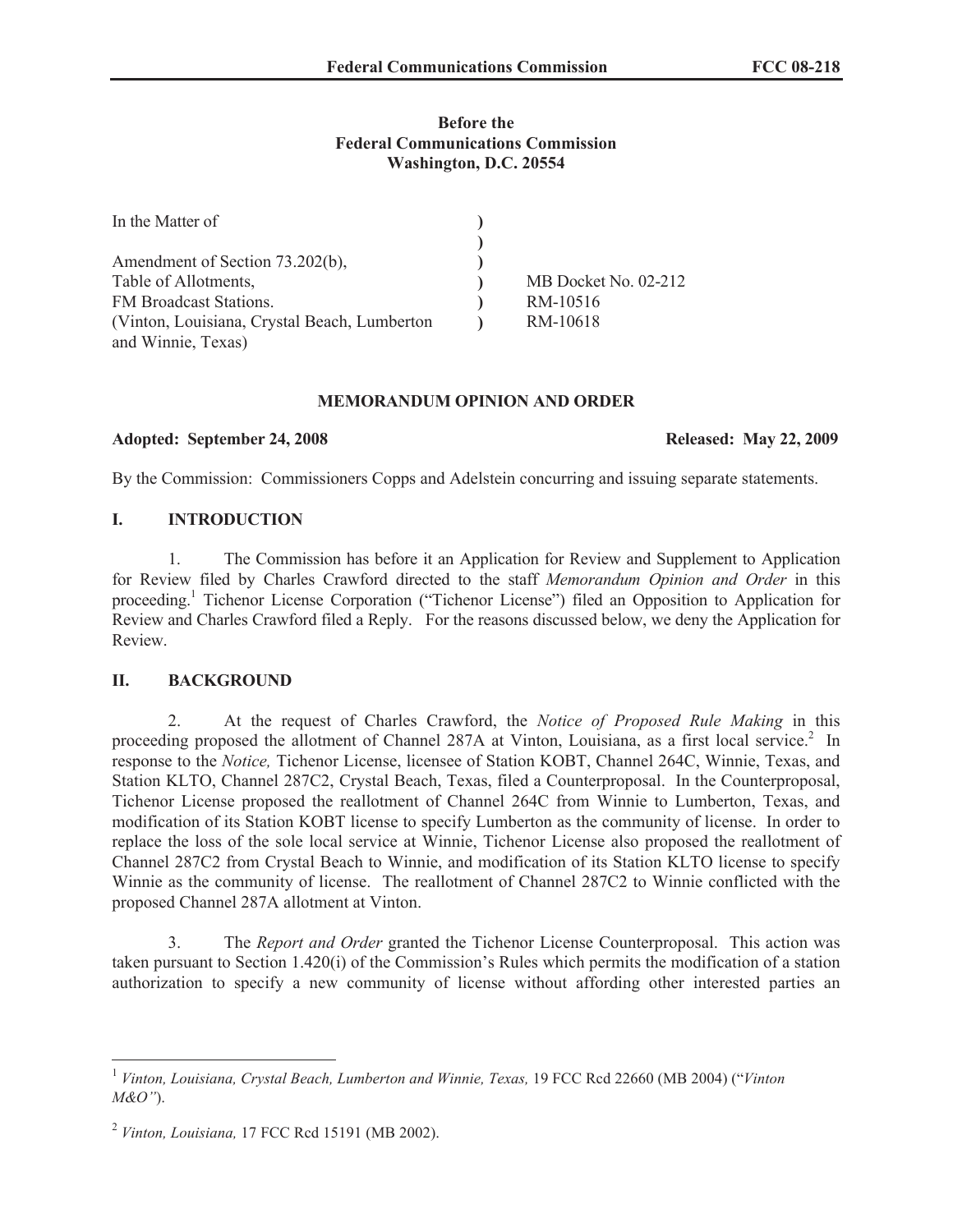opportunity to file competing expressions of interest.<sup>3</sup> *Community of License* requires that any reallotment proposal result in a preferential arrangement of allotments using the FM allotment priorities set forth in *Revision of FM Assignment Policies and Procedures*. 4 In this situation, the reallotment resulted in Lumberton gaining its first local service while preserving a first local service at Winnie by modifying the Station KLTO license. The reallotment of Channel 264C to Lumberton does not involve any change in the technical facilities of Station KOBT. On the other hand, the reallotment of Channel 287C2 to Winnie will result in a net gain in service to 269,619 persons. Tichenor License provided a showing pursuant to *Faye and Richard Tuck* demonstrating that Lumberton is independent of the Beaumont Urbanized Area. In granting the Tichenor License Counterproposal, we denied the conflicting Charles Crawford proposal requesting a Channel 287A allotment at Vinton, Louisiana, as a first local service. That action was premised on the public interest benefit of a first local service to the larger community of Lumberton (population of 8,731) compared to a first local service to the smaller community of Vinton (population of 3,338). The *Vinton M&O* denied Crawford's Petition for Reconsideration*.*

4. In his Application for Review, Charles Crawford again argues that his Vinton proposal for a first local service in a rural area should be preferred over a "contrived proposal" for a first local service in a "tiny community in a corner" of an Urbanized Area. In this regard, Charles Crawford also contends that the finding that Lumberton was deserving of a first local service preference under *Faye and Richard Tuck* was "impermissibly subjective" and was "arbitrary and capricious, lacking reasoned decision making as required by law." In addition, Charles Crawford contends that the *Tuck* procedure In addition, Charles Crawford contends that the *Tuck* procedure does not provide any means of ensuring that the proposed station will be a "meaningful local outlet" and not an additional service to the Urbanized Area. Finally, Charles Crawford claims that the reallotment of Station KLTO from Crystal Beach to Winnie created a combination of Tichenor License stations which would become a "powerhouse" in the Houston and Beaumont Urbanized Areas.

### **III. DISCUSSION**

5. We deny the Application for Review. At the outset, we concur with the staff determination that Lumberton is entitled to consideration as a first local service under the guidelines set forth in *Faye and Richard Tuck.<sup>5</sup>* Nevertheless, we remain concerned with the potential for stations to migrate from relatively underserved rural areas to well-served urban areas.<sup>6</sup> For this reason, we will not blindly apply a first local service preference to a proposal proximate to or located within an Urbanized Area. Contrary to Crawford's assertion, a finding that a particular proposal is entitled to consideration as a first local service under *Tuck* is not "impermissibly subjective." As detailed below, *Faye and Richard Tuck* sets forth specific and objective criteria which enable us to determine whether the Lumberton reallotment proposal warrants the award of a first local service preference.

5 *Faye and Richard Tuck,* 3 FCC Rcd 5374 (1988).

<sup>&</sup>lt;sup>3</sup> See Modification of FM and TV Authorizations to Specify a New Community of License ("Community of *License*"), 4 FCC Rcd 4870 (1989), *recon. granted in part,* 5 FCC Rcd 7094 (1990).

 $4$  90 FCC 2d 88 (1988). The FM allotment priorities are: (1) First fulltime aural service,; (2) Second fulltime aural service; (3) First local service; and (4) Other public interest matters. Co-equal weight is given to Priorities (2) and (3).

<sup>&</sup>lt;sup>6</sup> In this regard, we note that Vinton and the area that would be served by a Class A FM allotment receives at least five aural services. We consider five or more aural services to be "abundant." *See Family Broadcasting Group,* 53 RR 2d 662 (Rev. Bd. 1983), *rev. denied,* FCC 83-559 (Comm'n Nov. 29, 1983); *see also LaGrange and Rollingwood, Texas,* 10 FCC Rcd 3337 (1995).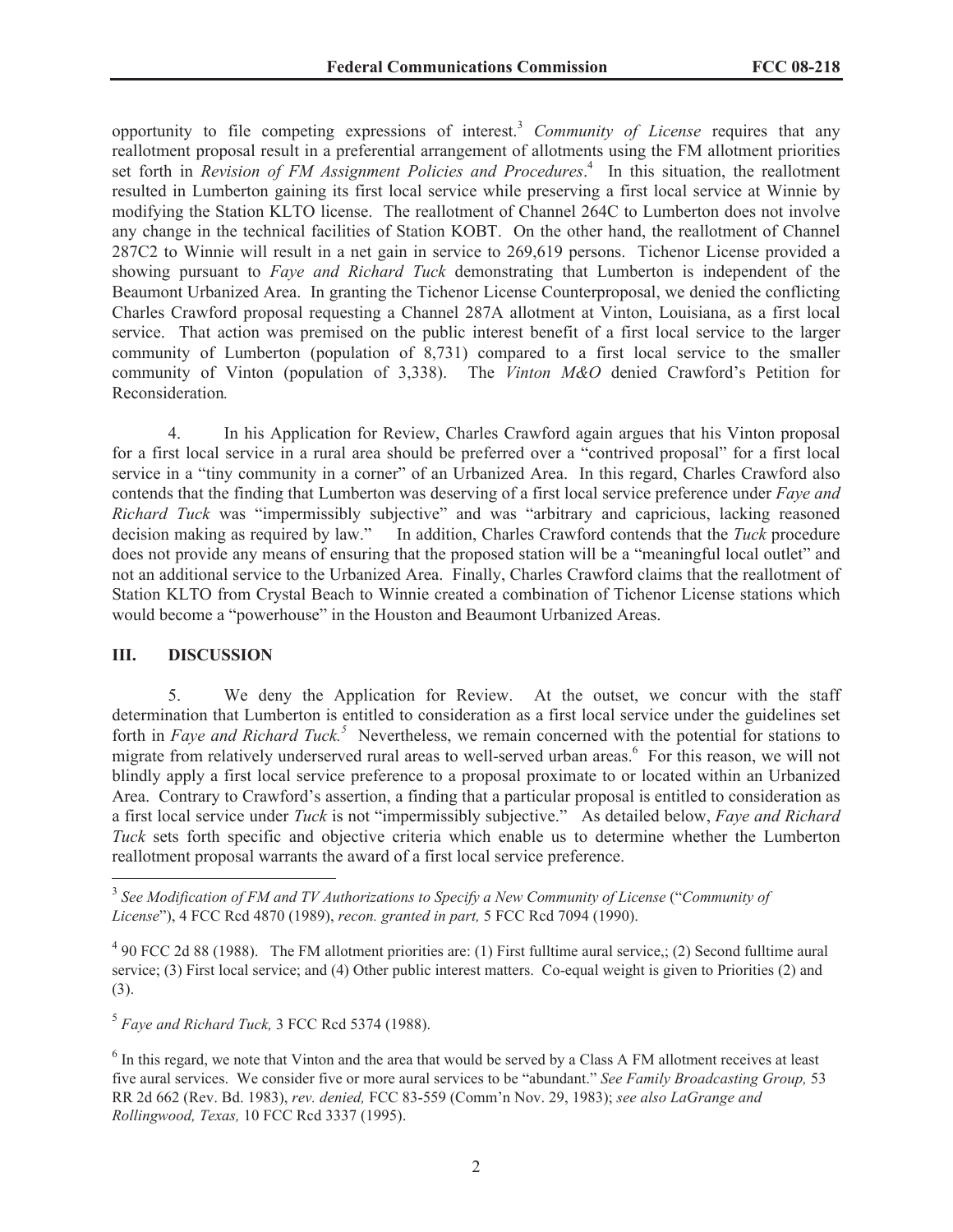6. The first area of inquiry concerns the extent to which a station will provide service to an entire Urbanized Area. In this instance, Station KOBT already provides the entire Beaumont Urbanized Area with a 70 dBu signal and Tichenor License does not propose to relocate the Station KOBT transmitter site. The fact that Station KOBT will continue to cover the entire Beaumont Urbanized Area with a 70 dBu signal does not preclude a determination that Station KOBT will, in fact, provide a first local service to Lumberton.<sup>7</sup> Our second area of inquiry involves the relative populations of Lumberton and Beaumont. According to the 2000 U.S. Census, the Lumberton population of 8,731 persons is substantial even though it is eight per cent of the 113,866 population of Beaumont. Such a percentage does not preclude favorable consideration as a first local service.<sup>8</sup> Our third, and most important inquiry is the independence of the suburban community. In *Faye and Richard Tuck,* the Commission identified eight factors to be considered in assessing the independence of a suburban community.<sup>9</sup> The Lumberton reallotment proposal was evaluated using each of these factors. For the reasons discussed below, the majority of the *Tuck* factors supports the staff determination that Lumberton is independent of the Beaumont Urbanized Area and entitled to consideration as a first local service.

7. According to the U.S. Census, 19 percent of the Lumberton workforce works in Lumberton. This is consistent with previous actions in which we made a favorable finding regarding the employment of community residents within the specified community.<sup>10</sup> The Hardin County News, with offices located in Lumberton, covers local news and sports. Lumberton also has its own webpage. We also find that the residents of Lumberton perceive Lumberton as a separate community. This is evidenced by the Lumberton Chamber of Commerce, the Lumberton Lions Club, the Lumberton Men's Civic Club and the Lumberton Civic Women's League. Lumberton was incorporated in 1973 and is governed by an elected mayor and six council members. With an annual budget of \$2,131,671 and 30 positions, the Lumberton city government includes a secretary, city attorney, municipal court, a planning

<sup>&</sup>lt;sup>7</sup> See East Los Angeles, Long Beach and Frazier Park, California, 10 FCC Rcd 2864 (MMB 1995) (did not require a *Tuck* showing when a proponent sought to change a community of license from one community to another community in the same Urbanized Area).

<sup>8</sup> *C.f. Ada, Newcastle and Watonga, Oklahoma,* 11 FCC Rcd 16896 (MMB 1996) (the population of the suburban community was less than one percent of the central city population); *Scotland Neck and Pinetops, North Carolina,*  7 FCC Rcd 5113 (MMB 1992) (the population of the suburban community was three percent of the central city population).

 $9<sup>9</sup>$  3 FCC Rcd at 5377. The eight factors are: (1) the extent to which the community residents work in the larger metropolitan area, rather than in the specified community; (2) whether the smaller community has its own newspaper or other media that covers the community's needs and interests; (3) whether the community leaders and residents perceive the specified community as being part of, or separate from, the larger metropolitan area; (4) whether the specified community has its own local government and elected officials; (5) whether the smaller community has its own local phone book or zip code; (6) whether the community has its own commercial establishments, health facilities, and transportation systems; (7) the extent to which the specified community and the central city are part of the same advertising market; and (8) the extent to which the specified community relies on the larger metropolitan area for various municipal services such as police, fire protection, schools and libraries. We have considered a community to be independent when a majority of these factors demonstrate that the community is distinct from the Urbanized Area. *Parker and St. Joe, Florida,* 11 FCC Rcd 1095 (MMB 1996); *Jupiter and Hobe Sound, Florida,* 12 FCC Rcd 3570 (MMB 1997).

<sup>10</sup> *See Anniston and Ashland, Alabama, and College Park, Covington, Milledgeville and Social Circle, Georgia,*  16 FCC Rcd 3411 (MMB 2001), *recon. denied* 19 FCC Rcd 1603 (2004) (16 per cent of the workforce employed in a community sufficient to support a favorable finding on the work patterns factor).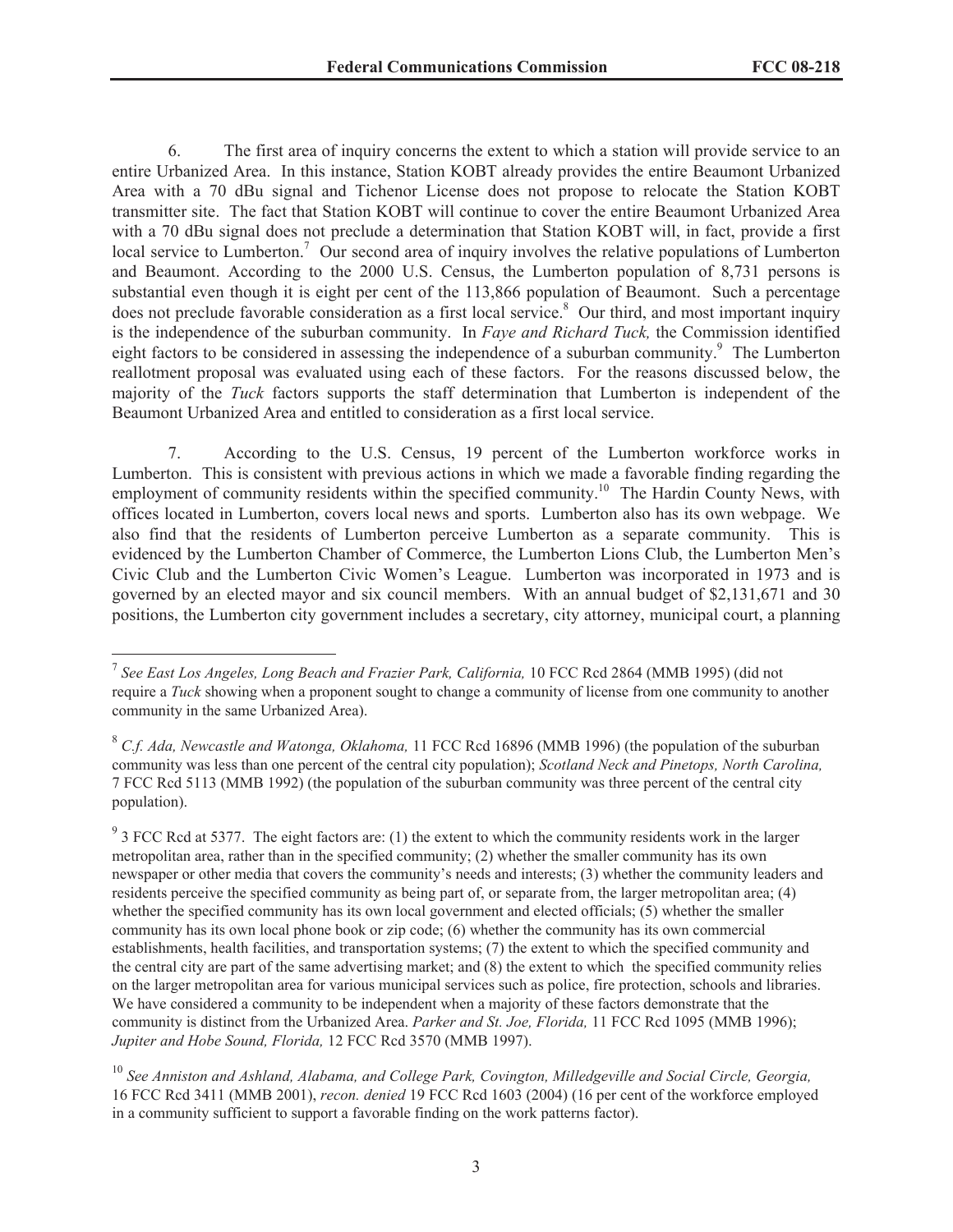and zoning commission, a public library and a police and fire department. Lumberton is located in Hardin County, and receives no governmental services from Beaumont, located in Jefferson County. Lumberton has its own zip code and local post office. The Lumberton Independent School District, headquartered in Lumberton, provides public educational services for area residents. Lumberton also has its own local businesses, health care facilities, churches and civic organizations. In summary, the record plainly establishes that Lumberton is a significant and substantial community and sufficiently independent of Beaumont to warrant consideration as a first local service. Contrary to Crawford's suggestion, there is nothing "impermissibly subjective" about the *Tuck* factors for evaluating the independence of a suburban community generally or as applied to the proposed reallotment of Channel 246C to Lumberton. $11$ 

8. As noted earlier, the Tichenor License Counterproposal contained two reallotment proposals. First, Tichenor License proposed the reallotment of Channel 246C from Winnie to Lumberton and modification of the Station KOBT license to specify Lumberton as the community of license. To replace the loss of the sole local service at Winnie, Tichenor License proposed the reallotment of Channel 287C2 from Crystal Beach, Texas, to Winnie and modification of its Station KLTO license to specify Winnie as the community of license. This was the aspect of the Counterproposal that conflicted with Charles Crawford's underlying Channel 287A proposal at Vinton. The staff properly concluded that the proposed reallotment of Channel 246C to Lumberton provided a significant and decisional public interest benefit by bringing first local service to a community with a population of 8,731. By comparison, Crawford's proposal will provide first local service to the smaller community of Vinton with a population of only 3,338. Thus, the resolution of this proceeding was properly based on a comparison of first local services at Lumberton and Vinton. As an additional public interest benefit, the reallotment of Channel 287C2 to Winnie also resulted in a population coverage gain of 269,619 persons. Moreover, there is no merit to Crawford's entirely unsubstantiated claim that Tichenor's Lumberton proposal was not bona fide and intended merely to preclude Crawford's conflicting Vinton proposal.

9. In regard to the reallotment of Channel 246C to Lumberton, we reject Crawford's speculative argument that Station KOBT will serve the Beaumont Urbanized Area and not Lumberton. As part of the renewal process, the staff evaluates the extent to which a station has served as a meaningful local outlet. In this regard, the Commission's rules no longer require that licensees adhere to detailed ascertainment procedures, meet nonentertainment programming guidelines or maintain detailed programming logs. Various Commission rules, however, ensure that broadcast stations serve their licensed communities. Each licensee is expected to be responsive to the issues facing its community of license.<sup>12</sup> To this end, each licensee is required to list in its public inspection file the programs that have addressed the most significant issues during the previous three months.<sup>13</sup> These lists are retained in the public inspection file until final action on the renewal application. This represents a significant and meaningful requirement to serve its community of license. This also provides a tangible means for local residents and the Commission staff, in considering applications for renewal of license, to determine

 $11$  In his Study, Charles Crawford merely lists 53 decisions along with maps in which we made a determination that a proposal was entitled to consideration as a first local service under *Faye and Richard Tuck.* But Crawford has not identified any deficiency in the analysis in those cases or explained why a different approach is warranted here.

<sup>12</sup> *See Deregulation of Radio,* 84 FCC 2d 968 (1981), *recon. granted in part,* 87 FCC 2d 797 (1981), *aff'd in relevant part, Office of Communication of United Church of Christ v. FCC,* 707 F. 2d 1413, 1435 (D.C. Cir. 1983).

 $13$  47 C.F.R. § 73.3526(e)(12).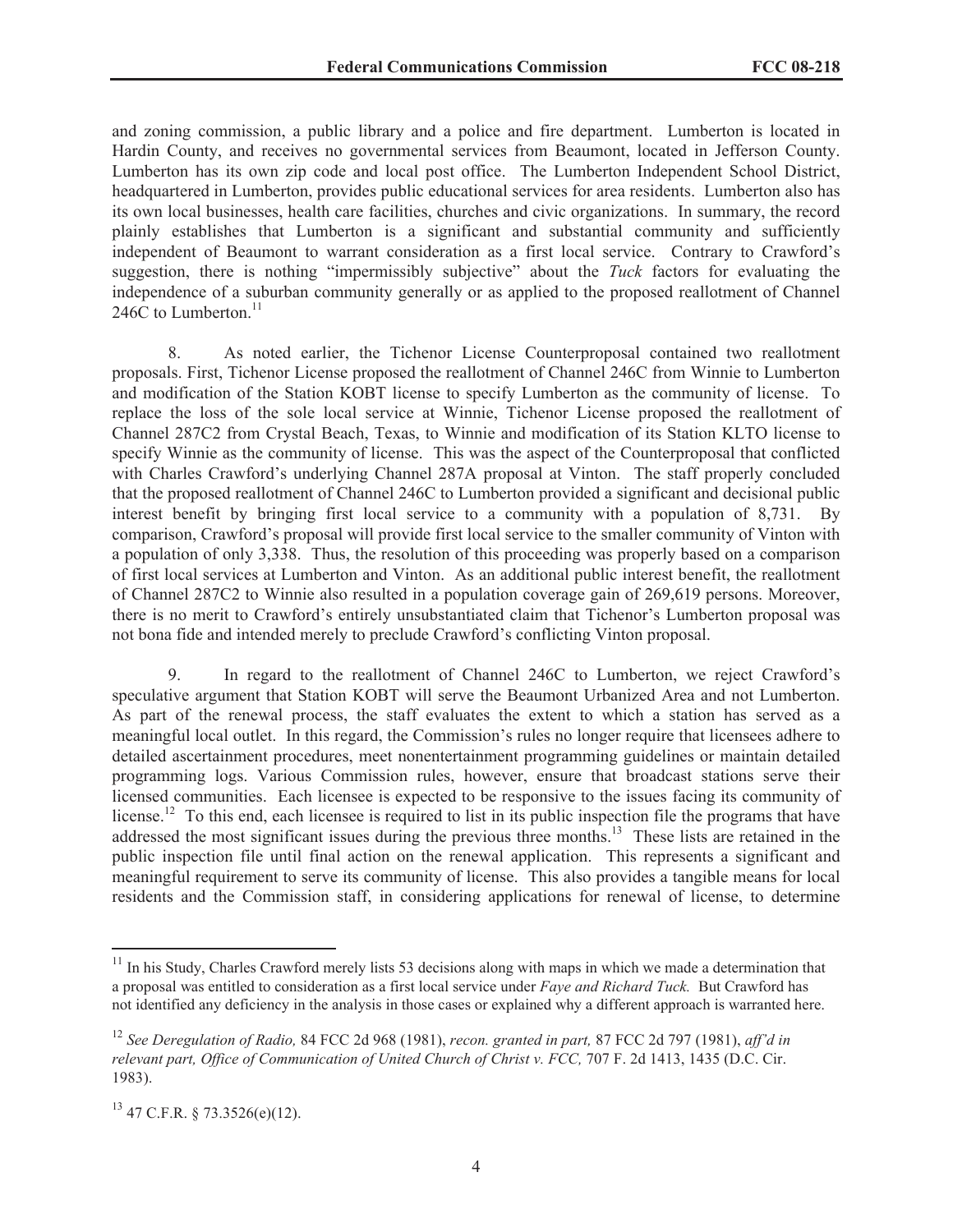whether the station is serving the local community.<sup>14</sup> Moreover, broadcast stations must maintain main studios in or near their communities of license to assure adequate public access to the station. Our technical rules also require that each full service broadcast station place a city-grade signal over most or all of its community of license. Finally, to the extent Charles Crawford's reference to a Tichenor License "powerhouse" in the Beaumont Urbanized Area suggests a violation of the multiple ownership rules, it is established policy that we do not consider multiple ownership issues in conjunction with an allotment rulemaking proceeding.<sup>15</sup>

# **IV. ORDERING CLAUSES**

10. Accordingly, IT IS ORDERED, That the aforementioned Application for Review filed by the Charles Crawford IS DENIED.

11. IT IS FURTHER ORDERED, That this proceeding IS TERMINATED.

# FEDERAL COMMUNICATIONS COMMISSION

Marlene H. Dortch Secretary

<sup>14</sup> 47 U.S.C. § 309(k).

<sup>&</sup>lt;sup>15</sup> See Detroit Lakes and Barnesville, Minnesota, and Enderlin, North Dakota, 17 FCC Rcd 25055 (MMB 2002); see also Letter from Peter H. Doyle, Acting Chief, Audio Services Division, to Paul A. Cuelski, Esq., et al, File No. BAPH-200112AIA (May 24, 2001).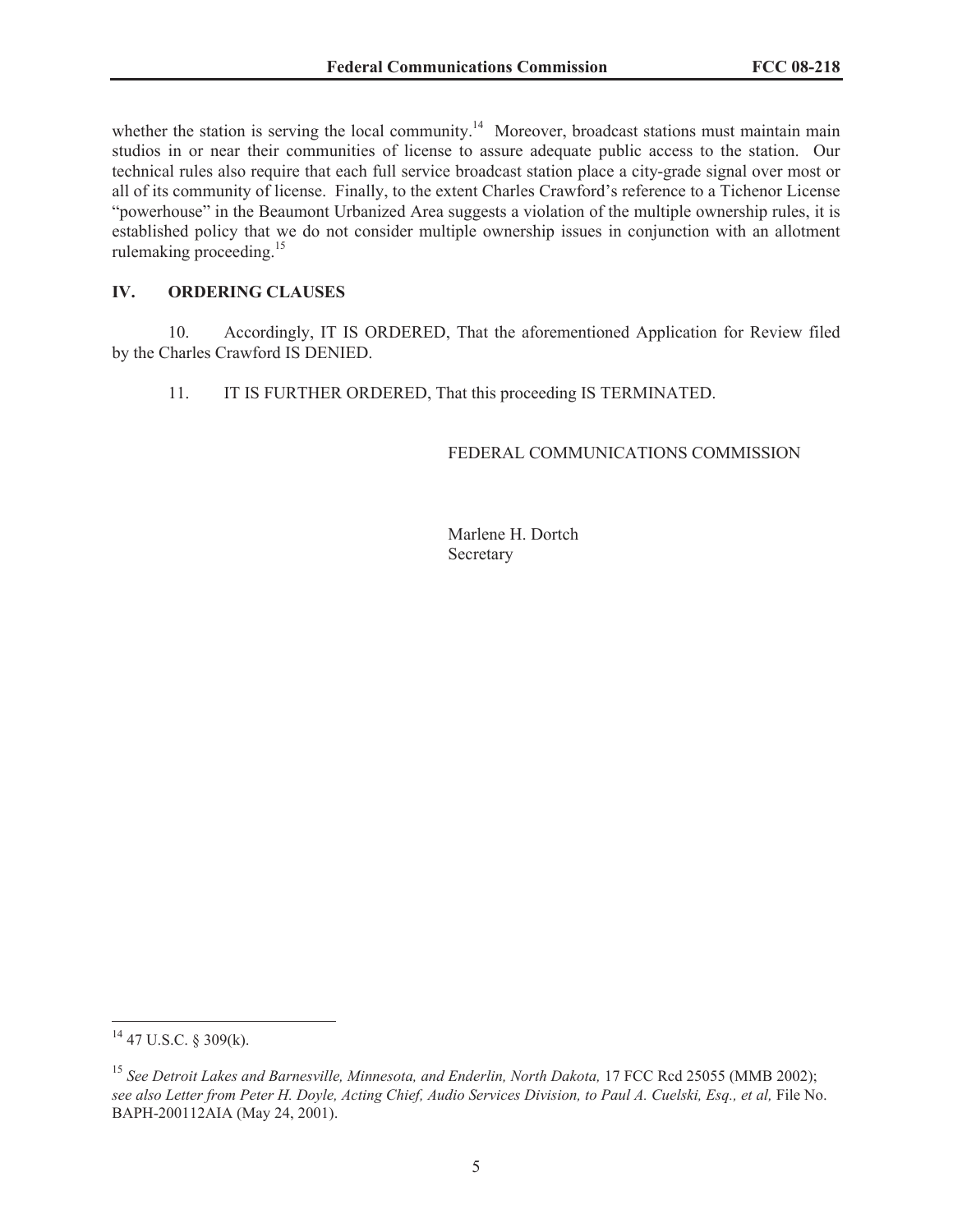#### **CONCURRING STATEMENT OF COMMISSIONER MICHAEL J. COPPS**

# Re: *Amendment of Section 73.202(b), Table of Allotments, FM Broadcast Stations (Vinton, Louisiana, Crystal Beach, Lumberton and Winnie, Texas), MM Docket 02-212.*

In prior statements, I have noted my concerns with the Commission's lax application of the *Tuck*  standard for determining when a proposal is entitled to consideration as a first local radio service. *See, e.g., Table of Allotments for FM Stations in Evergreen, Alabama and Shalimar, Florida, released October 31, 2008*. Those concerns remain. The facts before us here, however, are a close call and it is not clear that the outcome would be affected by a more rigorous examination. I am pleased, however, that my colleagues have agreed to examine our radio allotment and assignment criteria, including the application of the *Tuck* standard to city of license modification proposals such as the one here at issue, as part of the recently released Rural Radio Service Notice of Proposed Rulemaking.<sup>16</sup> This case follows current precedent and I therefore concur in the result.

<sup>16</sup> *Policies to Promote Rural Radio Service and Streamline Allotment and Assignment Procedures*, Notice of Proposed Rule Making, FCC 09-30, (*rel*. Apr. 20, 2009).